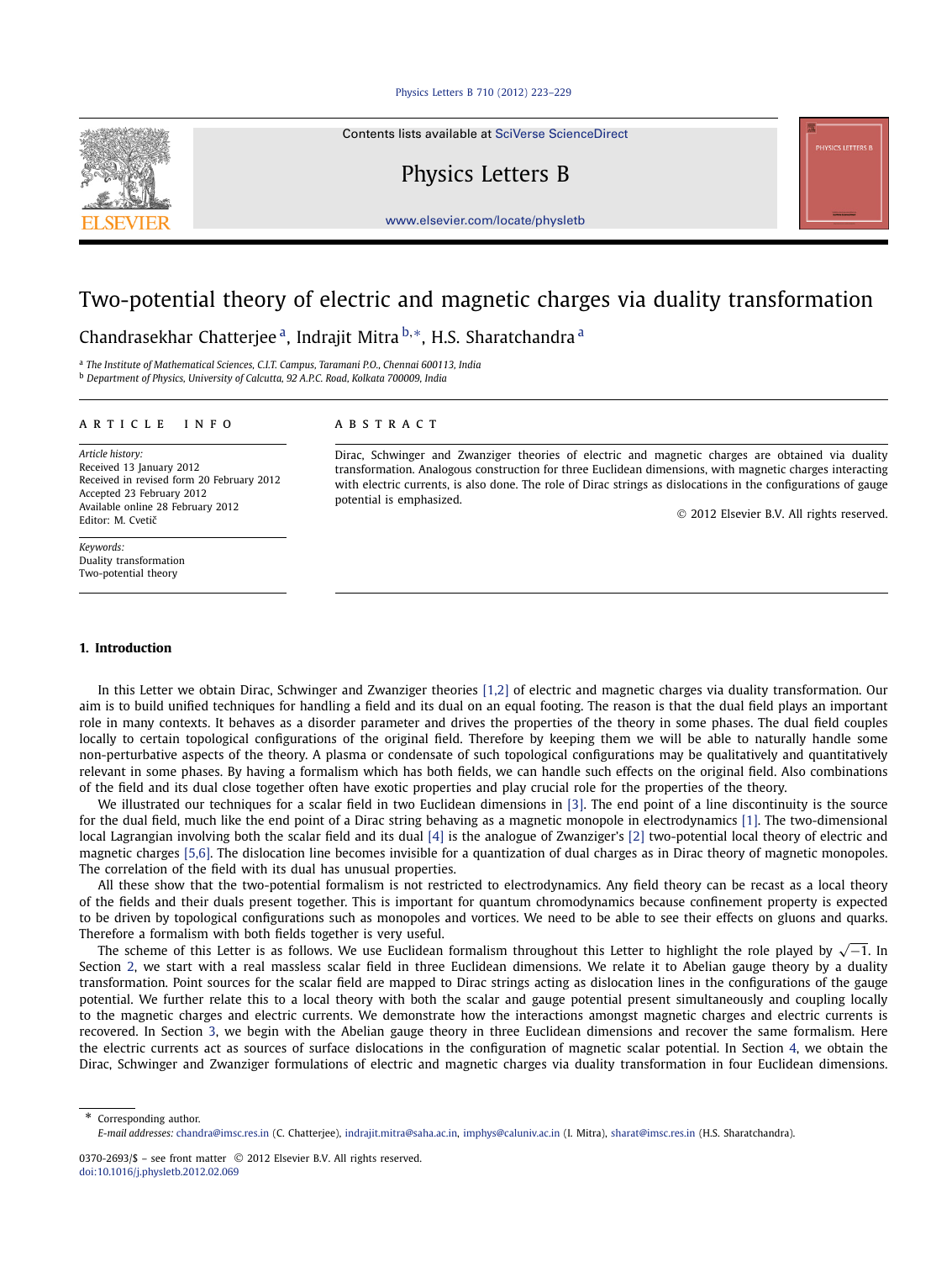<span id="page-1-0"></span>We discuss the relevance of our techniques in Section [5.](#page-5-0) In [Appendix A,](#page-6-0) we give some techniques useful for handling the Dirac potential of a magnetic monopole.

## **2. Line dislocation and a local action with both the 'photon' and the 'dual photon' in three Euclidean dimensions**

We begin with a free massless real scalar field  $\chi(x)$  in three Euclidean dimensions. Its correlation functions can be obtained from the functional integral

$$
\mathcal{Z}[\rho] = N_1 \int \mathcal{D}\chi(x) e^{\int d^3x \left[-\frac{1}{2}(\vec{\nabla}\chi(x))^2 + i\rho(x)\chi(x)\right]}\tag{1}
$$

Here  $N_1$  is a normalization factor such that  $\mathcal{Z}[\rho = 0] = 1$ , and  $\rho(x)$  is an external source coupling locally to  $\chi(x)$ . We have deliberately included √−1 in this source term for convenience in performing the duality transformation below. We linearize the dependence on *χ(x)* in the exponent in Eq. (1) by introducing an auxiliary field  $\vec{B}(x)$ :

$$
\mathcal{Z}[\rho] = N_2 \int \mathscr{D}\vec{B}(x) \mathscr{D}\chi(x) e^{\int d^3x \left[-\frac{1}{2}\vec{B}(x)^2 - i\vec{B}(x) \cdot \vec{\nabla}\chi(x) + i\rho(x)\chi(x)\right]}.
$$
\n(2)

A formal integration over *χ(x)* gives

 $|\vec{x} - \vec{y}|$ 

$$
\mathcal{Z}[\rho] = N_3 \int \mathscr{D}\vec{B} \prod_{\vec{x}} \delta(\vec{\nabla} \cdot \vec{B}(x) + \rho(x)) e^{\int d^3x \left[-\frac{1}{2}\vec{B}(x)^2\right]}.
$$
\n(3)

For a point source

$$
\rho(x) = g\delta^3(\vec{x} - \vec{y}),\tag{4}
$$

the *δ*-functional constraint in (3) corresponds to a magnetic monopole of strength *g* at the point *y*. For solving it, we choose the particular integral in the form of a Dirac string from *y* along the negative *z*-direction. This singular solution gives a net flux *g* through any surface enclosing  $\vec{v}$ . Thus the solution for a general  $\rho(x)$  is

$$
\vec{B}(x) = \vec{\nabla} \times \vec{A}(x) - \hat{n}_3 \partial_3^{-1} \rho(x)
$$
\n(5)

where

$$
\partial_3^{-1} \rho(x) = -\int_{x_3}^{\infty} dx'_3 \, \rho(x_1, x_2, x'_3) \tag{6}
$$

and  $\hat{n}_3$  is the unit vector in the 3-direction. The use of Eq. (5) in Eq. (3) rewrites the massless scalar theory of (1) as an Abelian gauge theory. The gauge field has one transverse degree of freedom in three Euclidean dimensions, matching that of the scalar theory.

We shall refer to  $\vec{A}(x)$  as the 'photon' and  $\chi(x)$  as the 'dual photon'. We are interested in their mutual correlations. We therefore include a source  $\overrightarrow{j}(x)$  for  $\overrightarrow{A}(x)$ :

$$
\mathcal{Z}[\rho,\vec{j}] = N_4 \int \mathscr{D}\vec{A} e^{\int d^3x \left[-\frac{1}{2}(\vec{\nabla}\times\vec{A}(x) - \hat{n_3}\partial_{\vec{3}}^{-1}\rho(x))^2 + i\vec{j}(x)\cdot\vec{A}(x)\right]}.
$$
\n(7)

The dual photon  $\chi(x)$  couples locally to the magnetic monopole density  $\rho(x)$ . Thus Eq. (7) gives a (gauge) theory with both electric current and magnetic charges. Eq. (7) shows that a point magnetic charge at  $\vec{y}$  has the effect of a line dislocation (the Dirac string) starting at  $\vec{y}$ in the configuration space of the gauge potential.

As a consequence of these singular dislocation lines, the configurations  $\vec{A}(x)$  which matter in the functional integral (7) are not the usual plane waves. For the action to be finite,  $\vec{\nabla} \times \vec{A}$  should also be singular and cancel the Dirac string singularities. Thus the configurations which matter are precisely the Dirac potential  $\vec{A}^D(\vec{x}-\vec{y})$  due to a magnetic monopole at  $\vec{y}$  and its distortions. This is explicitly seen as follows. Let us shift  $\vec{A}(x)$  to  $\vec{a}(x)$  as

$$
\vec{A}(x) = \vec{a}(x) + \int d^3y \,\vec{A}^D(\vec{x} - \vec{y})\rho(y). \tag{8}
$$

Now use the representation of  $\vec{A}^D(\vec{x}-\vec{y})$  in the form of Green function for  $\partial_3\nabla^2$ , as given in [\(54\).](#page-6-0) This leads to

$$
\vec{\nabla} \times \vec{A}(x) = \vec{\nabla} \times \vec{a}(x) + \frac{1}{4\pi} \int d^3 y \, \frac{\vec{x} - \vec{y}}{|\vec{x} - \vec{y}|^3} \rho(y) + \hat{n_3} \partial_3^{-1} \rho(x). \tag{9}
$$

So this shift cancels the Dirac string in (7). The second term on the r.h.s. of (9) is simply the magnetic field at  $\vec{x}$  due to a magnetic monopole density  $\rho(y)$ . It is the gradient  $-\vec{\nabla}\chi(x)$  of a scalar potential

$$
\chi(x) = \int d^3 y \,\Delta(\vec{x} - \vec{y}) \rho(y),
$$
  
\n
$$
\Delta(\vec{x} - \vec{y}) = \frac{1}{4\pi} \frac{1}{|\vec{x} - \vec{y}|}.
$$
\n(10)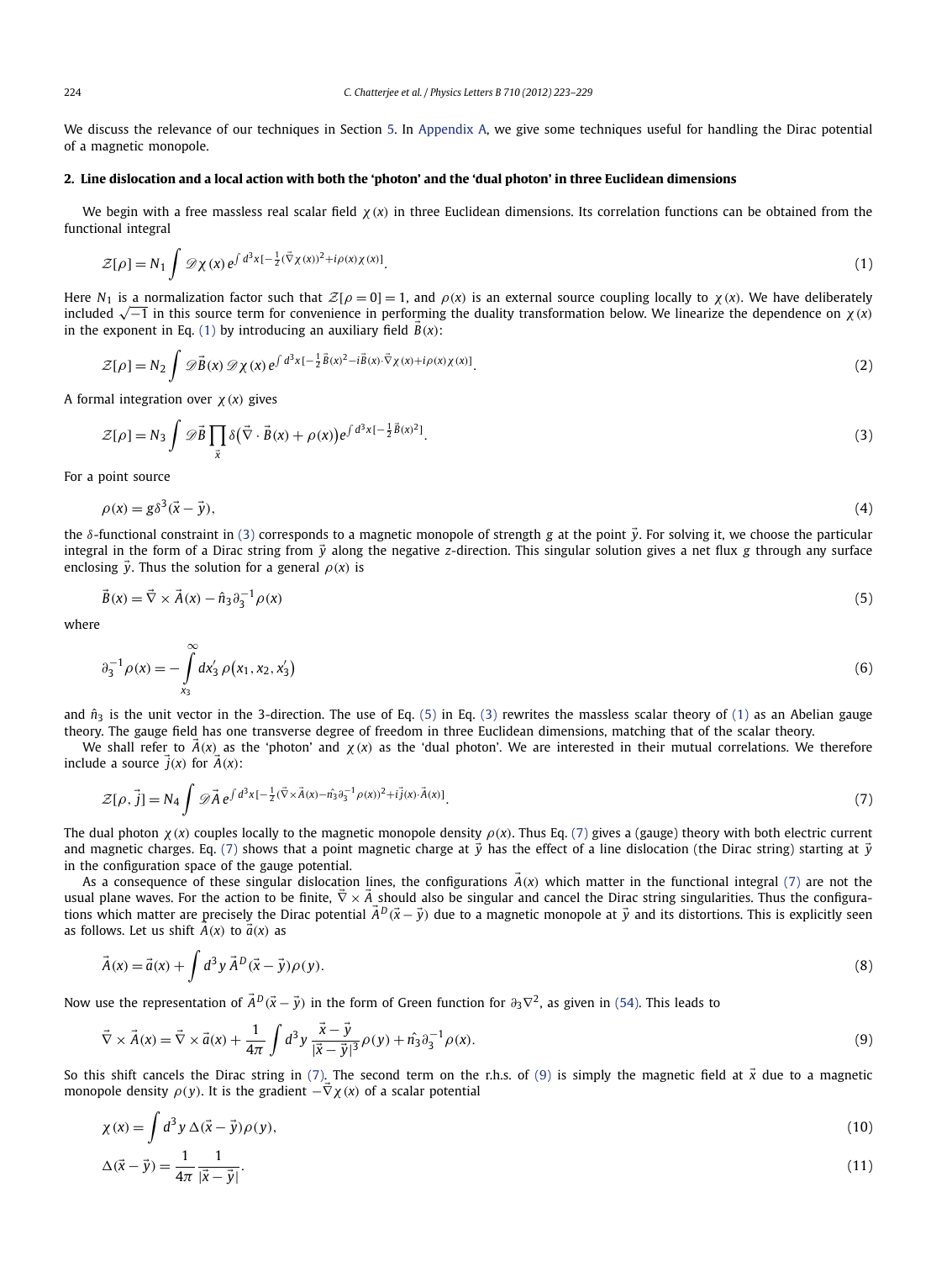<span id="page-2-0"></span>Therefore

$$
\mathcal{Z}[\rho, \vec{j}] = N_4 \int \mathcal{D}\vec{a} e^{\int d^3x \left[-\frac{1}{2}(\vec{\nabla}\times\vec{a}(x) - \vec{\nabla}\chi(x))^2 + i\vec{j}(x)\cdot\vec{a}(x)\right] + i\int d^3x d^3y \, \vec{j}(x) \cdot \vec{A}^D(\vec{x} - \vec{y})\rho(y)}.
$$
\n(12)

Now

$$
\left(\vec{\nabla}\times\vec{a}(x)-\vec{\nabla}\chi(x)\right)^{2}=\left(\vec{\nabla}\times\vec{a}(x)\right)^{2}-2\vec{\nabla}\cdot\left(\chi(x)\vec{\nabla}\times\vec{a}(x)\right)+\vec{\nabla}\cdot\left(\chi(\vec{\nabla}\chi)+\chi(x)\rho(x)\right)
$$
\n(13)

as  $\nabla^2 \chi(x) = -\rho(x)$ . There is no boundary contribution from the total divergence terms. So we get

$$
\mathcal{Z}[\rho, \vec{j}] = N_4 \int \mathcal{D}\vec{a} e^{\int d^3x \left(-\frac{1}{2}(\vec{\nabla}\times\vec{a}(x))^2 + i\vec{j}(x)\cdot\vec{a}(x)\right) - \int d^3x d^3y \left(\frac{1}{2}\rho(x)\Delta(\vec{x}-\vec{y})\rho(y) - i\vec{j}(x)\cdot\vec{A}^D(\vec{x}-\vec{y})\rho(y)\right)\right]}
$$
(14)

which has a conventional action for the new fluctuations  $\vec{a}(x)$ . This completes our contention that the configurations that contribute to [\(7\)](#page-1-0) are the Dirac potential  $\int d^3y \, \vec{A}^D(\vec{x}-\vec{y})\rho(y)$  and its fluctuations. We may fix a gauge for  $\vec{a}(x)$  as usual and integrate over  $\vec{a}(x)$  in (14). This gives

$$
\mathcal{Z}[\rho,\vec{j}] = N_5 e^{\int d^3x d^3y \left[-\frac{1}{2}j^i(x)\Delta_{ij}(\vec{x}-\vec{y})j^j(y) - \frac{1}{2}\rho(x)\Delta(\vec{x}-\vec{y})\rho(y) + i\vec{j}(x)\cdot\vec{A}^D(\vec{x}-\vec{y})\rho(y)\right]},
$$
\n(15)

where  $\Delta(\vec{x}-\vec{y})$  and  $\Delta_{ij}(\vec{x}-\vec{y})$  are respectively the propagator for a massless real scalar and the Abelian gauge potential in three Euclidean dimensions [\[7\].](#page-6-0) It shows the electric currents  $\vec{j}(x)$  interacting via the Biot-Savart law. (Gauge fixing permits us to extend the law to currents that need not be conserved.) It also has the magnetic monopoles interacting via the Coulomb potential. In addition it shows that the magnetic monopoles  $\rho(x)$  interact with electric current  $\vec{j}(x)$  through the Dirac potential  $\vec{A}^D(\vec{x} - \vec{y})$ . (Note the  $\sqrt{-1}$  in this term in Eq. (15), even in our Euclidean theory. It is not strange as the interaction of the current  $\vec{j}(x)$  with a gauge potential  $\vec{A}(x)$  is given by  $i j(x) \cdot A(x)$  even in the Euclidean theory.) This represents the net effect of the line discontinuity (the Dirac string) in the configurations of the gauge potential. Only the end point of the string matters and behaves like a magnetic monopole.

The magnetic charge density  $\rho(x)$  has a non-local coupling to the 'photon' field  $\vec{A}(x)$  in [\(7\),](#page-1-0) though it couples locally to the dual photon  $\chi(x)$  in [\(1\).](#page-1-0) We now present a local action that has both the photon and the dual photon fields present together. For this we rewrite [\(7\)](#page-1-0) introducing an auxiliary field *b(x)*:

$$
\mathcal{Z}[\rho,\vec{j}] = N_6 \int \mathscr{D}\vec{b} \mathscr{D}\vec{A} e^{\int d^3x \left[-\frac{1}{2}\vec{b}(x)^2 + i\vec{b}(x)\cdot(\vec{\nabla}\times\vec{A}(x) - \hat{n_3}\partial_{\vec{a}}^{-1}\rho(x)) + i\vec{j}(x)\cdot\vec{A}(x)\right]}.
$$
\n(16)

Thus  $\rho(x)$  couples locally to  $\partial_3^{-1}b_3(x)$ , which is to be identified with the dual photon  $\chi(x)$ :

$$
\chi(x) = \partial_3^{-1} b_3(x). \tag{17}
$$

We may integrate back over  $b_1(x)$  and  $b_2(x)$ , to get

$$
\mathcal{Z}[\rho,\vec{j}] = N_7 \int \mathcal{D}\chi \mathcal{D}\vec{A} e^{\int d^3x \left[-\frac{1}{2}(\partial_3\chi(x))^2 - \frac{1}{2}(\hat{n}_3 \times (\vec{\nabla}\times\vec{A}(x)))^2 + i\partial_3\chi(x)\hat{n}_3 \cdot \vec{\nabla}\times\vec{A}(x) + i\vec{j}(x) \cdot \vec{A}(x) + i\rho(x)\chi(x)\right]}.
$$
\n(18)

This gives the local field theory of electric currents and magnetic charges in three Euclidean dimensions. It is the analogue of the two-potential formalism in four dimensions [\[2\]](#page-6-0) and of the local field theory involving the scalar field and its dual in two dimensions [\[3,4\].](#page-6-0) Note the following unusual features:

- The action is not manifestly rotation invariant. Nevertheless, the rotation covariance is restored for physical observables when the Dirac quantization condition for electric and magnetic charges is met. (See below.)
- The 'kinetic energy' terms for  $\chi(x)$  and  $\dot{A}(x)$  have derivatives only in some directions. However, if we integrate over  $\chi(x)$  (correspondingly  $A(x)$ , we recover the conventional action for  $A(x)$  (correspondingly  $\chi(x)$ ).
- The action in (18) is not real (even with the imaginary sources switched off). The term bilinear in  $\chi$  and  $\vec{A}(x)$  is pure imaginary.

The 'propagators' can be calculated using Fourier modes, as follows. In the action of Eq. (18), we use the identity  $(\hat{n_3} \times (\nabla \times \vec{A}))^2 = (\nabla \times \vec{A})^2$  $(\vec{A})^2-(\hat{n_3}\cdot(\vec{\nabla}\times\vec{A}))^2.$  The resulting  $-\frac{1}{2}(\vec{\nabla}\times\vec{A})^2$  term in the action becomes  $\frac{1}{2}\vec{A}\cdot\nabla^2\vec{A}$ , upon adding the gauge-fixing term corresponding to the Feynman gauge. Also  $\hat{n_3}\cdot(\nabla\times A)=(\hat{n_3}\times\nabla)\cdot A$ , which is  $ik_\perp\cdot A(k)$  in momentum space, where  $k_\perp\equiv\hat{n_3}\times k$ . Thus we obtain

$$
\mathcal{Z}[\rho, \vec{j}] = N_7 \int \mathcal{D}\chi(k) \mathcal{D}\vec{A}(k) \exp\bigg[\int d^3k \bigg(-\frac{1}{2}\chi(-k)k_3^2\chi(k) - \frac{1}{2}A_i(-k)(k^2\delta_{ij} - k_{\perp i}k_{\perp j})A_j(k) + iA_i(-k)k_{\perp i}k_3\chi(k) + ij_i(-k)A_i(k) + i\rho(-k)\chi(k)\bigg)\bigg].
$$
\n(19)

The propagators are then obtained by the inversion of a matrix:

$$
\begin{bmatrix} k_3^2 & -ik_3k_{\perp i} \\ -ik_3k_{\perp j} & k^2\delta_{ij} - k_{\perp i}k_{\perp j} \end{bmatrix}^{-1} = \frac{1}{k^2} \begin{bmatrix} 1 & i\frac{k_{\perp i}}{k_3} \\ i\frac{k_{\perp j}}{k_3} & \delta_{ij} \end{bmatrix}.
$$
 (20)

In position space, the propagators are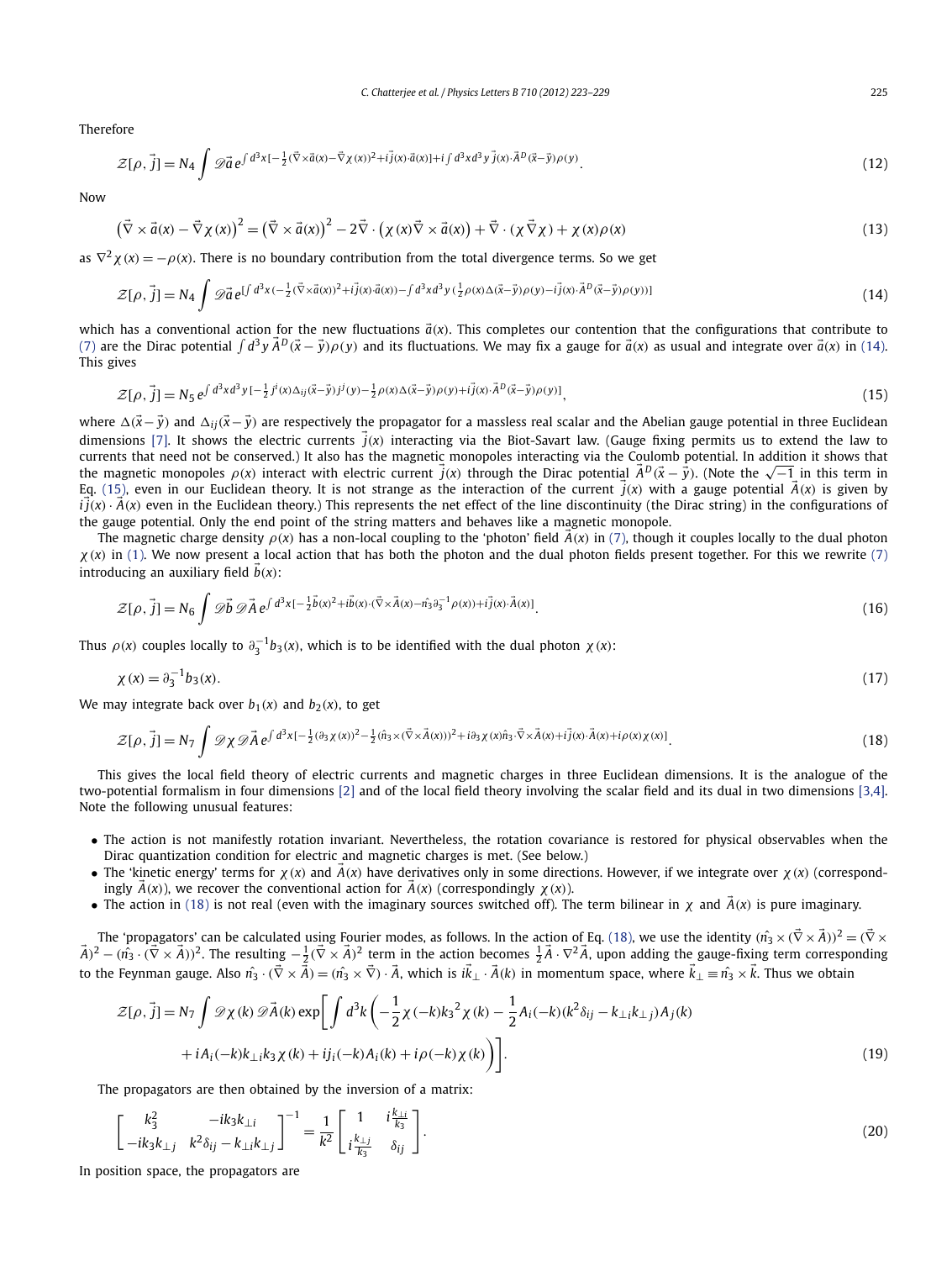$$
\langle \chi(x)\chi(y)\rangle = \Delta(\vec{x} - \vec{y}),\tag{21}
$$

$$
\langle A_i(x)A_j(y) \rangle = \Delta_{ij}(\vec{x} - \vec{y}) = \delta_{ij}\Delta(\vec{x} - \vec{y}),
$$
\n(22)

$$
\langle A_i(x)\chi(y)\rangle = i A_i^D(\vec{x} - \vec{y}),\tag{23}
$$

where  $\Delta(\vec{x} - \vec{y})$  is given by [\(11\),](#page-1-0) and we have used [\(57\).](#page-6-0) Alternatively, we can read off these position space propagators from [\(15\).](#page-2-0)

Even though  $\chi(x)$  and  $A(x)$  are real fields, the propagator  $\langle A_i(x)\chi(y)\rangle$  is pure imaginary. This is possible because the action is not real. We see that  $iA_i^D(\vec{x}-\vec{y})$  serves as the 'propagator' connecting the electric currents and magnetic charges. The correlation of  $\chi(x)$  with the 'magnetic field'  $\vec{B}(x) = \vec{\nabla} \times \vec{A}(x)$  has the Dirac string singularity:

$$
\langle \vec{B}(x)\chi(0)\rangle = i\left(\frac{1}{4\pi} \frac{\vec{x}}{|\vec{x}|^3} + \hat{n}_3 \delta(x_1) \delta(x_2) \theta(-x_3)\right). \tag{24}
$$

Because of the explicit presence of the Dirac string, rotation invariance in (23) and (15) is not manifest. Dirac [\[1\]](#page-6-0) argued that with a 'quantization' of electric (*e*) and magnetic (*g*) charges, the Dirac string becomes invisible and rotation covariance is restored. Consider a point magnetic charge given by [\(4\),](#page-1-0) and a loop *C* carrying a current

$$
j_i(x) = e \oint_C d\tau \frac{dX_i(\tau)}{d\tau} \delta^3(\vec{x} - \vec{X}(\tau))
$$
\n(25)

where  $\tau$  is an arbitrary parametrization of the loop C. The contribution to the cross-correlation of explie  $\oint dx^i A_i(x)$  with  $\exp[ig\chi(y)]$ comes from the last term in the exponent of [\(15\)](#page-2-0) for the sources [\(4\)](#page-1-0) and (25). (This is the analogue of the cross-correlation between the vertex operators for the scalar field and the dual field in two dimensions, which was considered in [\[3\].](#page-6-0)) Thus this cross-correlation equals exp[ $i$ eg  $\oint dx^i A_i^D(\vec{x}-\vec{y})$ ]. Using Stokes' theorem, this is

$$
\exp\left(-i\frac{eg}{4\pi}\Omega(C)\right) \tag{26}
$$

where  $\Omega(C)$  is the solid angle subtended by *C* at the site  $\vec{y}$  of the magnetic charge, and the solid angle is to be computed by using a surface bounding *C* which does not intersect the Dirac string. Therefore when an infinitesimal loop *C* does not enclose the string, we get the contribution 1, but when it encloses the string, we get the contribution *e*−*ieg* . Only with the quantization condition

$$
eg = 2\pi n \tag{27}
$$

the latter contribution is also 1, and the Dirac string is then invisible to any current loop.

#### **3. Surface dislocations and scalar potential theory of electric currents and magnetic charges in three Euclidean dimensions**

In Section [2,](#page-1-0) we started with a massless real scalar field and obtained the two-potential theory of magnetic charges interacting with electric currents in three Euclidean dimensions. In this section, we begin with Abelian gauge theory and obtain the same two-potential formalism. This exercise is instructive for the case of four Euclidean dimensions.

We begin with

$$
\mathcal{Z}[\vec{j}] = N_8 \int \mathscr{D}\vec{A}(x) e^{\int d^3x \left[-\frac{1}{2}(\vec{\nabla} \times \vec{A}(x))^2 + i\vec{j}(x) \cdot \vec{A}(x)\right]}
$$
(28)

describing the current  $\vec{j}(x)$  interacting via the gauge potential  $\vec{A}(x)$  in three Euclidean dimensions. Rewriting

$$
\mathcal{Z}[\vec{j}] = N_9 \int \mathscr{D}\vec{b} \mathscr{D}\vec{A} e^{\int d^3x \left[-\frac{1}{2}\vec{b}(x)^2 + i\vec{b}(x)\cdot\vec{\nabla}\times\vec{A}(x) + i\vec{j}(x)\cdot\vec{A}(x)\right]}
$$
(29)

$$
= N_{10} \int \mathscr{D}\vec{b} \prod_{\vec{x}} \delta(\vec{\nabla} \times \vec{b}(x) + \vec{j}(x)) e^{\int d^3x \left[ -\frac{1}{2} \vec{b}(x)^2 \right]}.
$$
 (30)

The consistency of the constraint requires

$$
\vec{\nabla} \cdot \vec{j}(x) = 0. \tag{31}
$$

Choosing the solution

$$
b_i(x) = \partial_i \chi(x) - \epsilon_{3il} \partial_3^{-1} j_l(x) \tag{32}
$$

for the *δ*-functional constraint, we get

$$
\mathcal{Z}[\rho, \vec{j}] = N_{11} \int \mathcal{D}\chi e^{\int d^3x \left[-\frac{1}{2}(\partial_1\chi(x) - \partial_3^{-1}j_2(x))^2 - \frac{1}{2}(\partial_2\chi(x) + \partial_3^{-1}j_1(x))^2 - \frac{1}{2}(\partial_3\chi(x))^2 + i\rho(x)\chi(x)\right]} (33)
$$

where we now introduced the source for  $\chi$ . Note that the component  $j_3(x)$  is not explicitly present. However, by the conservation law (31), we can write

$$
j_3(x) = -\partial_3^{-1} \big( \partial_1 j_1(x) + \partial_2 j_2(x) \big) \tag{34}
$$

<span id="page-3-0"></span>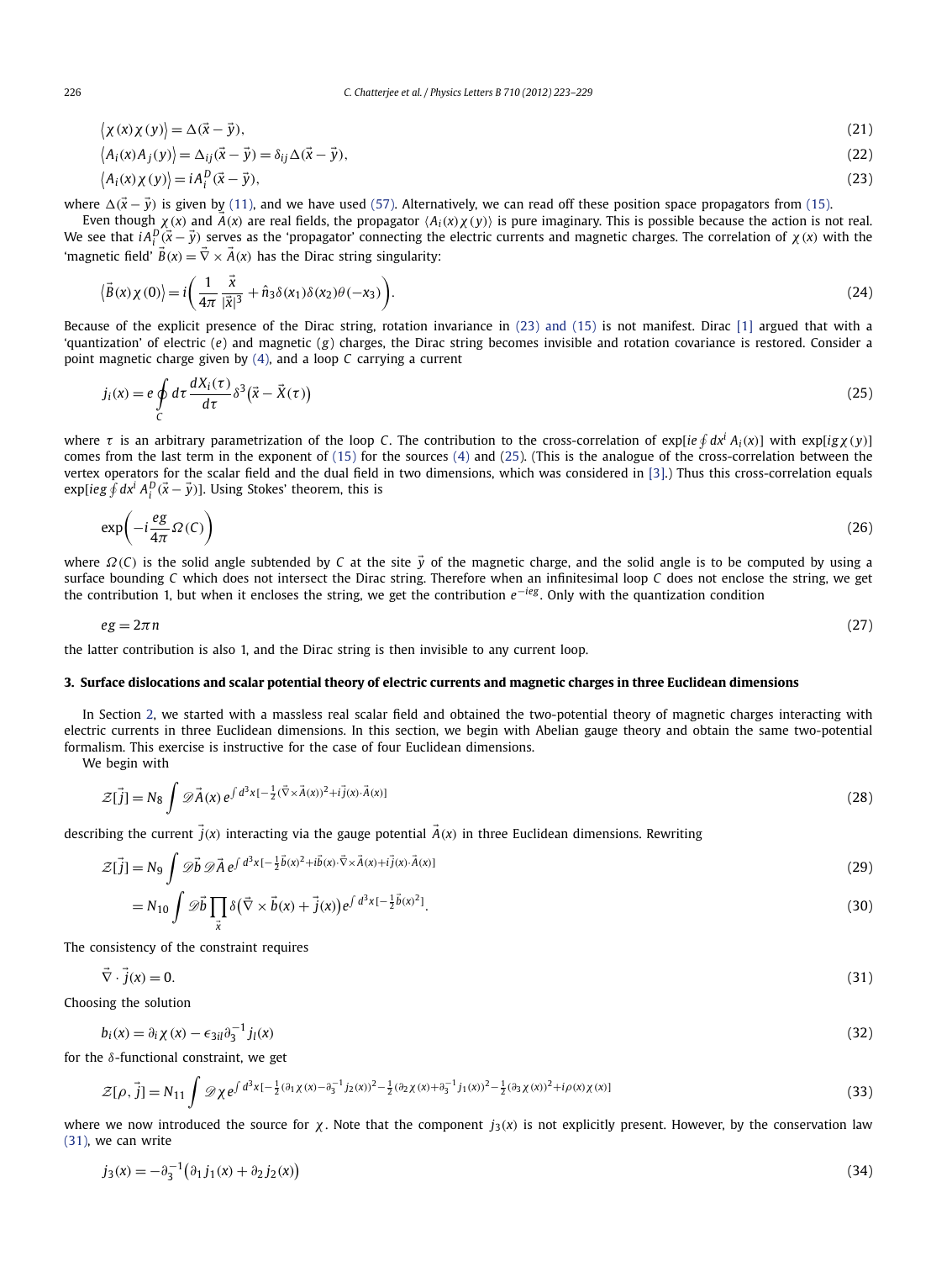<span id="page-4-0"></span>and therefore it is implicitly present.

Eq. [\(33\)](#page-3-0) is giving the interaction of magnetic charges and electric currents using the scalar potential *χ(x)* encountered in magnetostatics. Consider a current loop *C* in the 1–2 plane with a charge *e* flowing in it. Eq. [\(33\)](#page-3-0) shows that for the action to be finite in this case, there should be a discontinuity in the scalar potential  $\chi$  in the form of a surface dislocation. This dislocation is along a cylindrical domain wall with *C* as the mouth and extending all the way to infinity in the 3-direction. The gradient of the potential jumps by *e* across the domain wall. This is the conventional description of using a multivalued magnetic scalar potential in the presence of electric currents [\[8\].](#page-6-0) We linearize [\(33\)](#page-3-0) in a specific way:

$$
\mathcal{Z}[\rho, \vec{j}] = N_{12} \int \mathcal{D}\chi \mathcal{D}\vec{A}(x) \prod_{x} \delta(A_3(x) - \alpha_3(x)) \exp\left\{ \int_{x} \left[ -\frac{1}{2} (\partial_3 \chi(x))^{2} - \frac{1}{2} (\partial_2 A_3(x) - \partial_3 A_2(x))^{2} - \frac{1}{2} (\partial_3 A_1(x) - \partial_1 A_3(x))^{2} - i (\partial_2 A_3(x) - \partial_3 A_2(x)) (\partial_1 \chi(x) - \partial_3^{-1} j_2(x)) - i (\partial_3 A_1(x) - \partial_1 A_3(x)) (\partial_2 \chi(x) + \partial_3^{-1} j_1(x)) + i \rho(x) \chi(x) \right] \right\}.
$$
\n(35)

Eq. [\(33\)](#page-3-0) is reproduced from Eq. (35) by shifting  $A_I$ ,  $I = 1, 2$  to  $A_I' = A_I - \partial_3^{-1} \partial_I A_3$  and integrating over  $A_I'$ . The potential  $A_3$  has been introduced in this step to have a gauge-invariant Lagrangian. The gauge-fixing condition  $A_3(x) = \alpha_3(x)$  corresponding to the axial gauge is here the simplest choice as it is not affected by the shift from  $A_I$  to  $A_I'$ .

Finally it can be checked, using [\(34\),](#page-3-0) that the action in (35) is equal to the action in [\(18\).](#page-2-0) The Lagrangian being gauge-invariant, we can now pass from the axial gauge to any other gauge we find convenient.

Instead of choosing an infinite domain wall, we can simply choose a finite surface *S* enclosing the current loop *C* to be the dislocation for the scalar potential. For that case, in the place of [\(32\),](#page-3-0) we have

$$
b_i(x) = \partial_i \chi(x) + \partial_i \chi_s(x), \tag{36}
$$

where *χ<sup>s</sup>* in discontinuous across the surface *S*:

$$
\vec{\nabla}\chi_{\mathcal{S}}(x) = \int\limits_{\mathcal{S}} d^2X(\mathcal{S})\,\hat{n}(\mathcal{S})e\delta^3(\vec{x}-\vec{X}(\mathcal{S})),\tag{37}
$$

 $\bar{X}(s)$  being a point on the surface S, and  $\hat{n}(s)$  the normal to S at this point. Because of this discontinuity,  $(\partial_i \partial_i - \partial_i \partial_i) \chi_s(x) \neq 0$ , and (36) gives  $\nabla \times b(x) + j(x) = 0$  with  $j(x)$  given by [\(25\).](#page-3-0) (This can be checked by using the identity  $\int dS \times \nabla \psi = \oint dl \psi$  where  $\psi$  is a scalar function.) When (36) is used in [\(30\),](#page-3-0) the finiteness of the action requires *χ* to have a discontinuity across *S* so as to cancel the discontinuity in  $\chi$ <sub>s</sub>. Therefore for a loop  $C'$  linked to  $C$ , we get

$$
e^{ig \oint_{\mathcal{C}'} dx^i \partial_i \chi(x)} = e^{iegN_{\mathcal{C}C'}} \tag{38}
$$

where  $N_{CC}$  is the linking number: the number of times loop  $C'$  winds around loop  $C$  in the clockwise sense. (This is because the integral of the current  $\vec{j}$  over any open surface bounding the loop C' equals  $eN_{CC}$ .) Thus, (38) equals 1 when the quantization condition [\(27\)](#page-3-0) is satisfied.

## **4. Two-potential theory of electric and magnetic charges in four Euclidean dimensions**

Consider the quantized Abelian gauge field in four Euclidean dimensions:

$$
\mathcal{Z}[j_{\mu}] = N_{13} \int \mathcal{D}A_{\mu} e^{\int d^4x \left[-\frac{1}{4}(\partial_{\mu}A_{\nu}(x) - \partial_{\nu}A_{\mu}(x))^{2} + i j_{\mu}A_{\mu}(x)\right]}.
$$
\n(39)

Here  $j_{\mu}$  ( $\mu$  = 1, 2, 3, 4) is the external current. We have

$$
\mathcal{Z}[j_{\mu}] = N_{14} \int \mathcal{D}b_{i} \mathcal{D}e_{i} \mathcal{D}A_{\mu} \exp\left\{\int d^{4}x \left[ -\frac{1}{2}e_{i}(x)^{2} - \frac{1}{2}b_{i}(x)^{2} + ie_{i}(x)(\partial_{4}A_{i}(x) - \partial_{i}A_{4}(x)) + ie_{ijk}b_{i}(x)\partial_{j}A_{k}(x) + ij_{i}(x)A_{i}(x) + ij_{4}(x)A_{4}(x) \right] \right\}
$$
\n(40)

$$
=N_{15}\int\mathscr{D}b_{i}\mathscr{D}e_{i}\prod_{x}\delta\big(\partial_{i}e_{i}(x)+j_{4}(x)\big)\prod_{x}\delta\big(\epsilon_{ijk}\partial_{j}b_{k}(x)-\partial_{4}e_{i}(x)+j_{i}(x)\big)\exp\bigg\{\int d^{4}x\bigg[-\frac{1}{2}e_{i}(x)^{2}-\frac{1}{2}b_{i}(x)^{2}\bigg]\bigg\}.
$$
 (41)

From the *δ*-functional constraints we have the consistency condition

$$
\partial_i j_i(x) + \partial_4 j_4(x) = 0. \tag{42}
$$

We solve the first constraint in  $(41)$  as

$$
e_i(x) = \epsilon_{ijk}\partial_j C_k(x) - \delta_{i3}\partial_j^{-1} j_4(x),\tag{43}
$$

corresponding to choosing the Dirac string along the 3-direction (similar to [\(5\)\)](#page-1-0). Using this, the second constraint becomes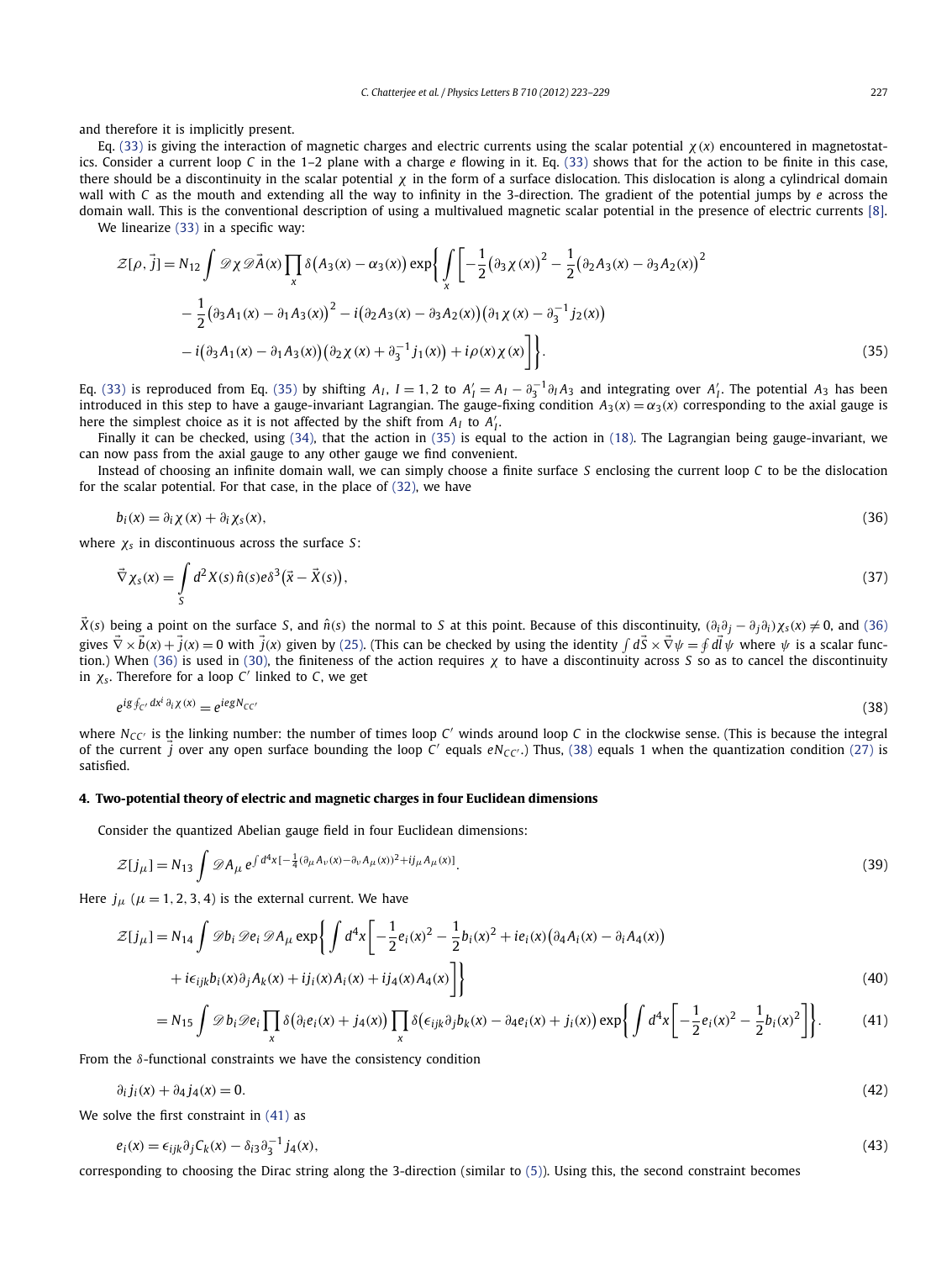$$
\epsilon_{ijk}\partial_j(b_k - \partial_4 c_k) = -j_i - \delta_{i3}\partial_3^{-1}\partial_4 j_4. \tag{44}
$$

We solve this in the form (similar to [\(32\)\)](#page-3-0)

$$
b_k(x) - \partial_4 C_k(x) = -\partial_k C_4(x) - \epsilon_{3kl}\partial_3^{-1}j_l(x).
$$
\n(45)

Therefore we get

$$
\mathcal{Z}[j_{\mu},k_{\mu}] = N_{16} \int \mathcal{D}C_{\mu} \exp \left\{ \int d^{4}x \left[ -\frac{1}{2} \left( \partial_{1}C_{2}(x) - \partial_{2}C_{1}(x) - \partial_{3}^{-1}j_{4}(x) \right)^{2} - \frac{1}{2} \left( \partial_{1}C_{3}(x) - \partial_{3}C_{1}(x) \right)^{2} - \frac{1}{2} \left( \partial_{1}C_{4}(x) - \partial_{4}C_{1}(x) + \epsilon_{IJ} \partial_{3}^{-1}j_{J}(x) \right)^{2} - \frac{1}{2} \left( \partial_{3}C_{4}(x) - \partial_{4}C_{3}(x) \right)^{2} + i k_{\mu}(x) C_{\mu}(x) \right] \right\}
$$
(46)

where we have introduced a source *kμ* for *Cμ*. Here the indices *I, J* run over only 1 and 2. This gives the Dirac and Schwinger formulations. As in Section [4,](#page-4-0) we linearize (46) in a particular way. The first term in the Lagrangian is linearized to

$$
-\frac{1}{2}(\partial_3A_4(x) - \partial_4A_3(x))^2 + i(\partial_3A_4(x) - \partial_4A_3(x))(\partial_1C_2(x) - \partial_2C_1(x) - \partial_3^{-1}j_4(x))
$$

while the third term is linearized to

$$
-\frac{1}{2}(\partial_3A_I(x)-\partial_IA_3(x))^2+i\epsilon_{IJ}(\partial_3A_I(x)-\partial_IA_3(x))(\partial_JC_4(x)-\partial_4C_J(x)+\epsilon_{JK}\partial_3^{-1}j_K(x)).
$$

The axial gauge condition is imposed on *A*3. (We get back (46) by shifting *A*<sup>4</sup> and *AI* , and then integrating.) This linearized form of  $(46)$ , on using  $(42)$ , is equal to

$$
\mathcal{Z}[j_{\mu},k_{\mu}] = N_{17} \int \mathcal{D}C_{\mu} \mathcal{D}A_{\mu} \prod_{x} \delta(A_{3}(x) - \alpha_{3}(x)) \exp\left\{ \int d^{4}x \left[ -\frac{1}{2} (\partial_{I}A_{3}(x) - \partial_{3}A_{I}(x))^{2} - \frac{1}{2} (\partial_{3}A_{4}(x) - \partial_{4}A_{3}(x))^{2} \right. \right. \\ \left. - \frac{1}{2} (\partial_{I}C_{3}(x) - \partial_{3}C_{I}(x))^{2} - \frac{1}{2} (\partial_{3}C_{4}(x) - \partial_{4}C_{3}(x))^{2} + i (\partial_{3}A_{4}(x) - \partial_{4}A_{3}(x)) (\partial_{1}C_{2}(x) - \partial_{2}C_{1}(x)) \right. \\ \left. + i\epsilon_{IJ} (\partial_{3}A_{I}(x) - \partial_{I}A_{3}(x)) (\partial_{J}C_{4}(x) - \partial_{4}C_{J}(x)) + i j_{\mu}(x) A_{\mu}(x) + i k_{\mu}(x) C_{\mu}(x) \right] \right\}.
$$
 (47)

Thus we have recovered Zwanziger's two-potential theory of electric and magnetic changes via a duality transformation. If we had chosen  $\hat{n}$  as the direction of the Dirac string instead of the negative *z*-axis, we would have got for the exponent on the r.h.s. of (47)

$$
\int d^4x \left[ -\frac{1}{2} (\hat{n} \cdot \vec{E}(x))^2 - \frac{1}{2} (\hat{n} \times \vec{B}(x))^2 - \frac{1}{2} (\hat{n} \cdot \vec{E}(x))^2 - \frac{1}{2} (\hat{n} \times \vec{B}(x))^2 + i (\hat{n} \cdot \vec{B}(x)) (\hat{n} \cdot \vec{E}(x)) + i (\hat{n} \times \vec{E}(x)) \cdot (\hat{n} \times \vec{B}(x)) + i j_\mu(x) A_\mu(x) + i k_\mu(x) C_\mu(x) \right],
$$
\n
$$
(\hat{n} \times \vec{E}(x)) \cdot (\hat{n} \times \vec{B}(x)) + i j_\mu(x) A_\mu(x) + i k_\mu(x) C_\mu(x) \right],
$$
\n
$$
(\hat{n} \times \vec{E}(x)) \cdot (\hat{n} \times \vec{B}(x)) + i j_\mu(x) A_\mu(x) + i k_\mu(x) C_\mu(x) \right].
$$
\n
$$
(48)
$$

where  $B = \nabla \times A$ ,  $E = -\nabla A_4 + \partial_4 A$ ,  $B = \nabla \times C$  and  $\mathcal{E} = -\nabla C_4 + \partial_4 C$ .

#### **5. Discussion**

For a variety of reasons, it is useful to have a formulation with both a field and its dual field simultaneously present in a local theory. In [\[3\]](#page-6-0) this was done for a scalar theory in two Euclidean dimensions and the advantages were highlighted. In this Letter, we have carried this out for Abelian gauge theory in three and four Euclidean dimensions.

The general features are:

- The sources for a field are certain types of singular dislocations in the configurations of the dual field and also vice versa.
- The role of these dislocations is to force discontinuous boundary conditions on the fields. Thereby new sectors of the field configurations are explored.
- A local theory with both the field and its dual present simultaneously has certain unusual features. Though there are more fields, it is equivalent to the original theory and the degrees of freedom are not changed. This happens because the dual fields are hidden in the auxiliary fields as specific non-local combinations. As a consequence correlations of fields with their duals have unusual properties. The theory is not manifestly rotation invariant. However, rotation covariance is recovered for the 'right' observables with a quantization of the charges of the field and the dual field.
- These features are already known in the context of Dirac's theory of magnetic monopoles. Our thrust is that they are general properties of dual fields and not restricted to electrodynamics. We have obtained Dirac, Schwinger and Zwanziger formulations of electric and magnetic charges via duality transformations. We have emphasized the role of Dirac string as singular dislocation in the configurations of the gauge potentials. These issues are relevant for non-Abelian gauge theory. Many non-perturbative aspects such as confinement are expected to be driven by topological configurations which couple locally to the dual field. This will be discussed elsewhere.

## **Acknowledgements**

I.M. thanks UGC (DRS) for support.

<span id="page-5-0"></span>